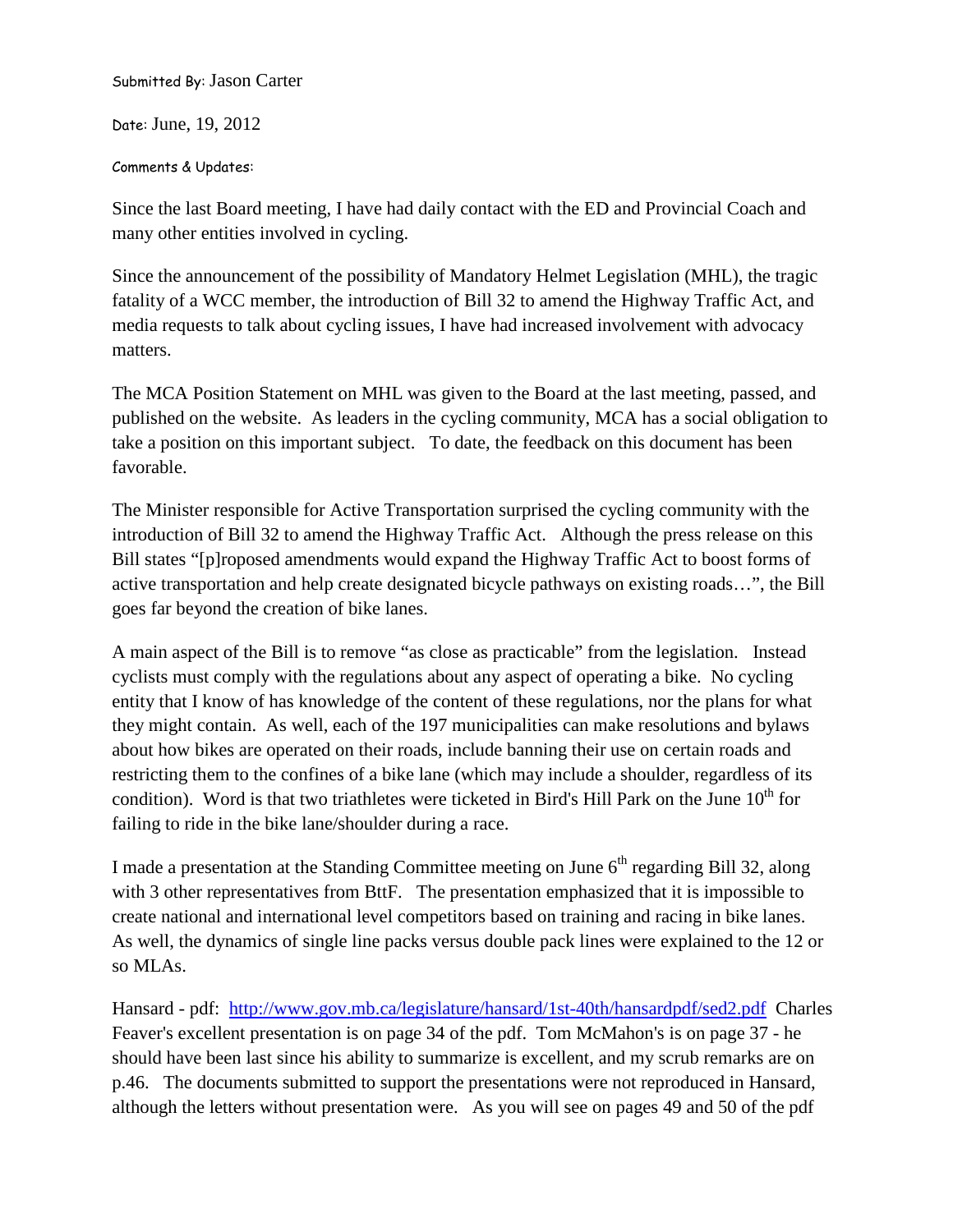document when the clause-by-clause voting took place, the Bill passed the Committee stage without change or the promise of change. The next stage is a report to the House and then Third Reading. Changes are, however, unlikely.

The City and each municipal authority will likely react to the regulations, whenever they are published, by developing bylaws that will be used by municipal authorities to prescribe or restrict how cyclists may or may not ride on municipal and provincial roads (within the City/town limits). As in the case of some triathletes that were ticketed in BHP for failing to ride on the shoulder on June  $10<sup>th</sup>$  during the race, MCA riders may soon face a similar risk.

In other matters, a Discipline Hearing was held on May  $28<sup>th</sup>$  regarding a major dispute involving dangerous racing practices, a crash, violent reactions, and complaints of not being heard due to racism. BttF co-chair, Mr. Tom McMahon, chaired the hearing due to his expertise as a General Counsel for the Truth and Reconciliation Commission. The MTB Director and KOM/Commissaire Director were the other panel members. As the MCA representative who imposed the temporary suspension, my role was that of complainant.

The above dispute has taken an extraordinary amount of time and energy to address. A dispute resolution policy should have been developed years ago, as is the case in other provinces. The Panel provided recommendations about the process for the hearing, and a policy needs to be created for the Board's consideration.

A meeting with Manitoba Healthy Living was conducted regarding Phase 2 of the Can-Bike video project - the finish editing of the remaining Can-Bike chapters.

The Board approved the final 2012/13 budget at its last meeting. Sport Manitoba notified the MCA that an overall 3.6% reduction in grant funding occurred. The next financial project is to send the 2011/12 financial documents to the external auditor for review. Since Linda Ferguson, who is two credits short of her CGA, has been reviewing these entries and documents in detail for the last 6 months, we do not expect difficulties with the audit.

Grant funds were obtained to hire Lindsay Argue as an Assistant Coach for the 2012 season and as a Canada Games coach for 2013. Lindsay's employment contract has been finalized and signed.

A general memo of all insurance products available through CCC's National Insurance Program has not yet been distributed to clubs. At the moment, CCC and Marsh are providing coverage by means of an interim contract that will continue until a final insurance contract is signed. Further communications are being conducted with CCC regarding event insurance and walk-up entries.

I attended the JYD Stage Race on the weekend of June 2/3. All three races were excellent. In particular, the Southport criterium course offers great potential for further racing.

I also attended the Pinawa MTB race. In the adult race, about 30 racers had difficulties